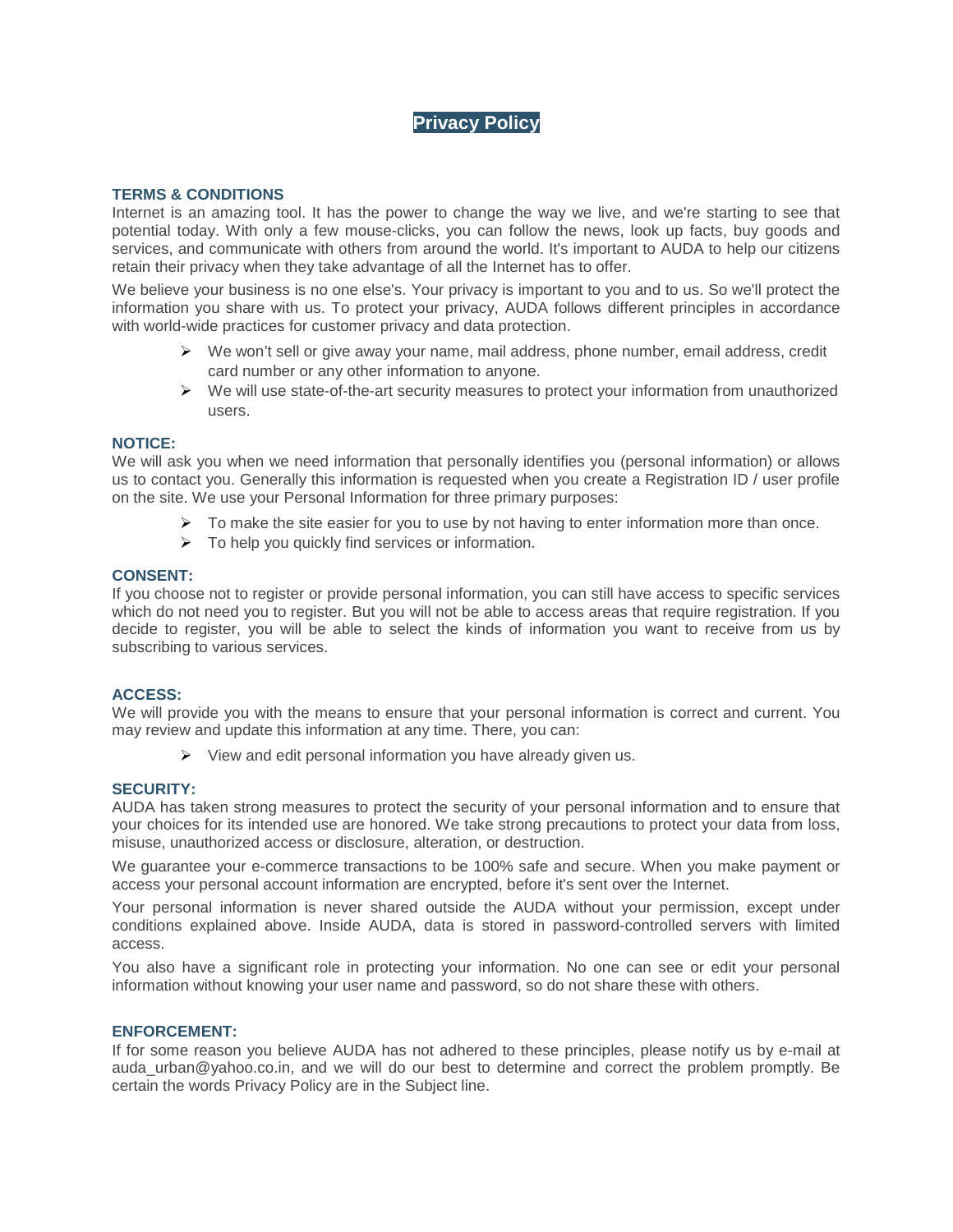### **USER'S PROFILES:**

As mentioned above, every registered user's has a unique personal profile. Each profile is assigned a unique personal identification number, which helps us ensure that only you can access your profile.

When you register, we create your profile, assign a personal identification number, and then send this personal identification number back to your hard drive in the form of a cookie, which is a very small bit of code. This code is uniquely yours. It is your passport to seamless travel across http://auda.org.in and avail services. Even if you switch computers, you won't have to re-register just use your Registration ID to identify yourself.

This Privacy Policy applies to all of the services and websites offered by AUDA. If you have any questions about this Privacy Policy, please feel free to contact us through either of the following ways:

- $\triangleright$  Name :
- Phone: \_\_\_\_\_\_\_\_\_\_\_\_\_\_\_\_\_\_\_\_\_\_\_\_\_\_\_\_\_\_\_\_\_\_
- $\triangleright$  Email:  $\triangleright$  Email:

# **DATA PRIVACY POLICY**

Our data privacy policy strictly conforms as per the regulations set down in accordance to the protection of data collected from people visiting our website. AUDA treats all personal data obtained via internet and our website carefully and confidentially so that no physical/mental harm is instilled up on the person, with regard to the collected data. Personal data that has possibly been known to us will be kept secret, privacy will be respected and information will be used exclusively for the purpose for which it was made known to us. Without seeking approval of the respective person, this data will neither be made accessible to third parties, nor transferred to them in any form or manner.

### **Log Data**

We want to inform you that whenever you use our Service, in a case of an error in the app we collect data and information on your phone called Log Data. This Log Data may include information such as your device Internet Protocol (IP) address, device name, operating system version, the configuration of the app when utilizing our Service, the time and date of your use of the Service, and other statistics.

### **Cookies**

This Service does not use these cookies explicitly. However, the app may use third party code and libraries that use cookies  $\Box$  to collection information and to improve their services. You have the option to either accept or refuse these cookies and know when a cookie is being sent to your device. If you choose to refuse our cookies, you may not be able to use some portions of this Service.

### **Security**

We value your trust in providing us your Personal Information, thus we are striving to use commercially acceptable means of protecting it. But remember that no method of transmission over the internet, or method of electronic storage is 100% secure and reliable, and we cannot guarantee its absolute security.

### **Links to Other Sites**

This Service may contain links to other sites. If you click on a third-party link, you will be directed to that site. Note that these external sites are not operated by us. Therefore, we strongly advise you to review the Privacy Policy of these websites. We have no control over and assume no responsibility for the content, privacy policies, or practices of any third-party sites or services.

### **Children Privacy**

These Services do not address anyone under the age of 13. We do not knowingly collect personally identifiable information from children under 13. In the case we discover that a child under 13 has provided us with personal information, we immediately delete this from our servers. If you are a parent or guardian